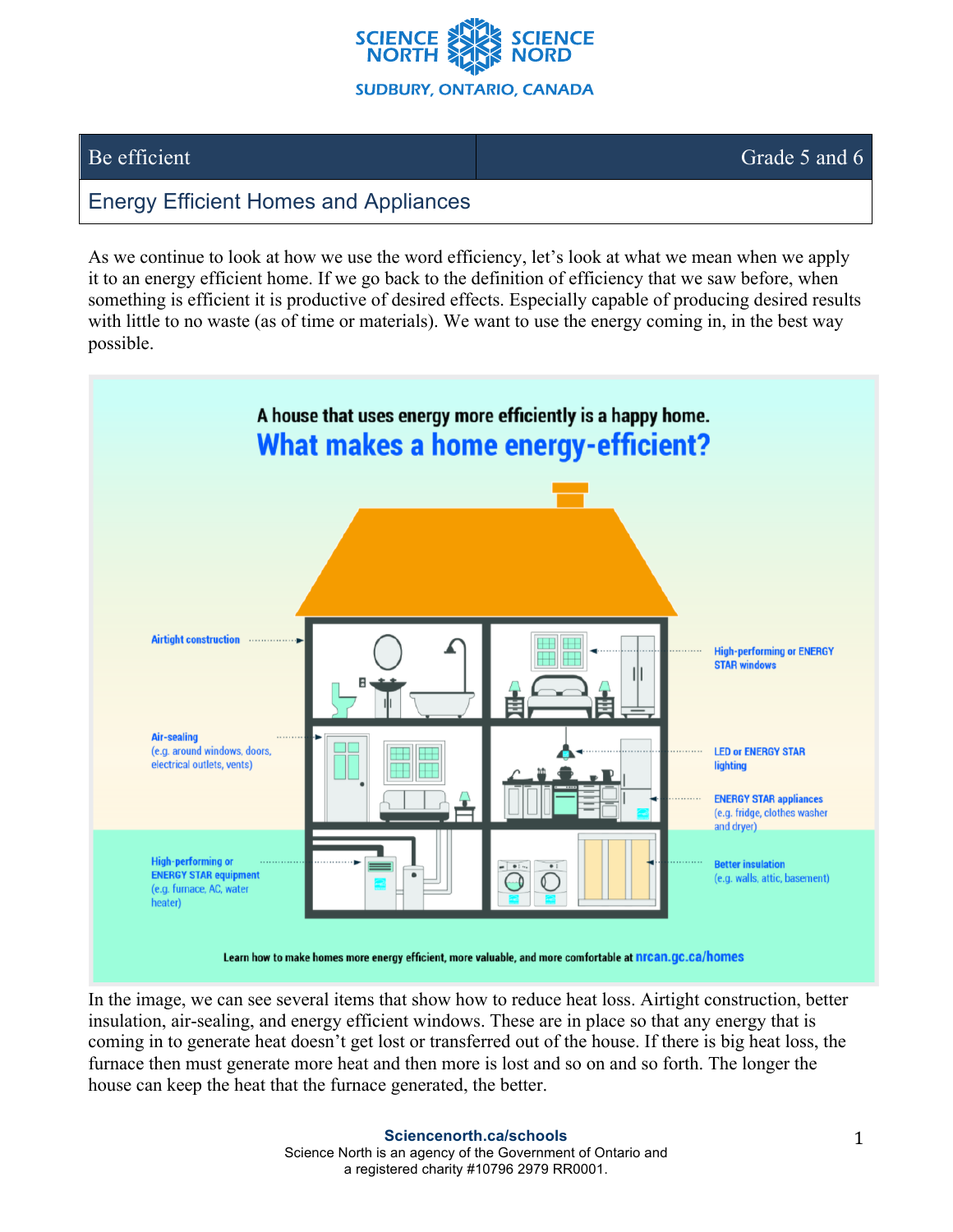

The rest of the items shown in the infographic relate to energy efficient equipment, appliances, and lighting.

For the next few calculations, let's also consider the concept of *energy conservation* in order to contrast with energy efficiency. When we talk about energy conservation, we can think of it as energy that we have chosen not to use at all. For example, we could choose to hang clothes outside on the line instead of using the dryer if the weather permits.

When we are thinking of *energy efficiency*, this means we will use some energy, but our appliance or equipment will use the least amount possible to get the job done. These machines are designed to limit the amount of energy lost. For example, an energy efficient light bulb won't heat up like an inefficient one. In an efficient bulb, the electrical energy that we have paid for will make light not heat. In an inefficient bulb, we pay to get it hot and light it up.

Let's do a clothes dryer energy calculation. Home energy is measured in kilowatt-hours. If we want to know how much energy our dryer uses, we'll need to know how many watts it has and how long we'll dry the laundry for.

| <b>Dryer rating</b> | Length of dry | How many watt-<br>hours? | How many kilowatt-<br>hours? |
|---------------------|---------------|--------------------------|------------------------------|
| 3 000W              | hour          | 3 000 Wh                 | 3 kWh                        |

 $3000W * 1hr = 3000Wh$   $3000Wh \div 1000 = 3kWh$ 

To find out how many watt-hours the dryer uses, we can multiply the dryer rating by the length of the dry cycle. Once we know how many watt-hours we have, we need to divide by 1000 to get a number in kilowatt-hours. Let's try another.

| <b>Dryer rating</b> | Length of dry                  | How many watt- | How many kilowatt- |
|---------------------|--------------------------------|----------------|--------------------|
|                     |                                | hours?         | hours?             |
| 3 000W              | $\frac{1}{2}$ an hour or 0.5hr | 500 Wh         | 1.5 kWh            |
| 5 000W              | hr                             |                |                    |
| 1 800W              | $45$ min or $0.75$ hr          |                |                    |
| 2 500W              | hr                             |                |                    |

Different dryers will use different amounts of energy. Energy efficient clothes dryers can use longer cycles with less heat because that dries the laundry with less total energy. They can also incorporate sensors, like a moisture sensor, that can turn the machine off when the laundry is dry instead of tumbling it dry for nothing.

In an energy conservation scenario, every time we hang the laundry to dry, we save the total kWh from use. If we have a 3 000W dryer with a 1 hr dry cycle and we hang the clothes to dry 20 times over the season, how much energy have we saved?